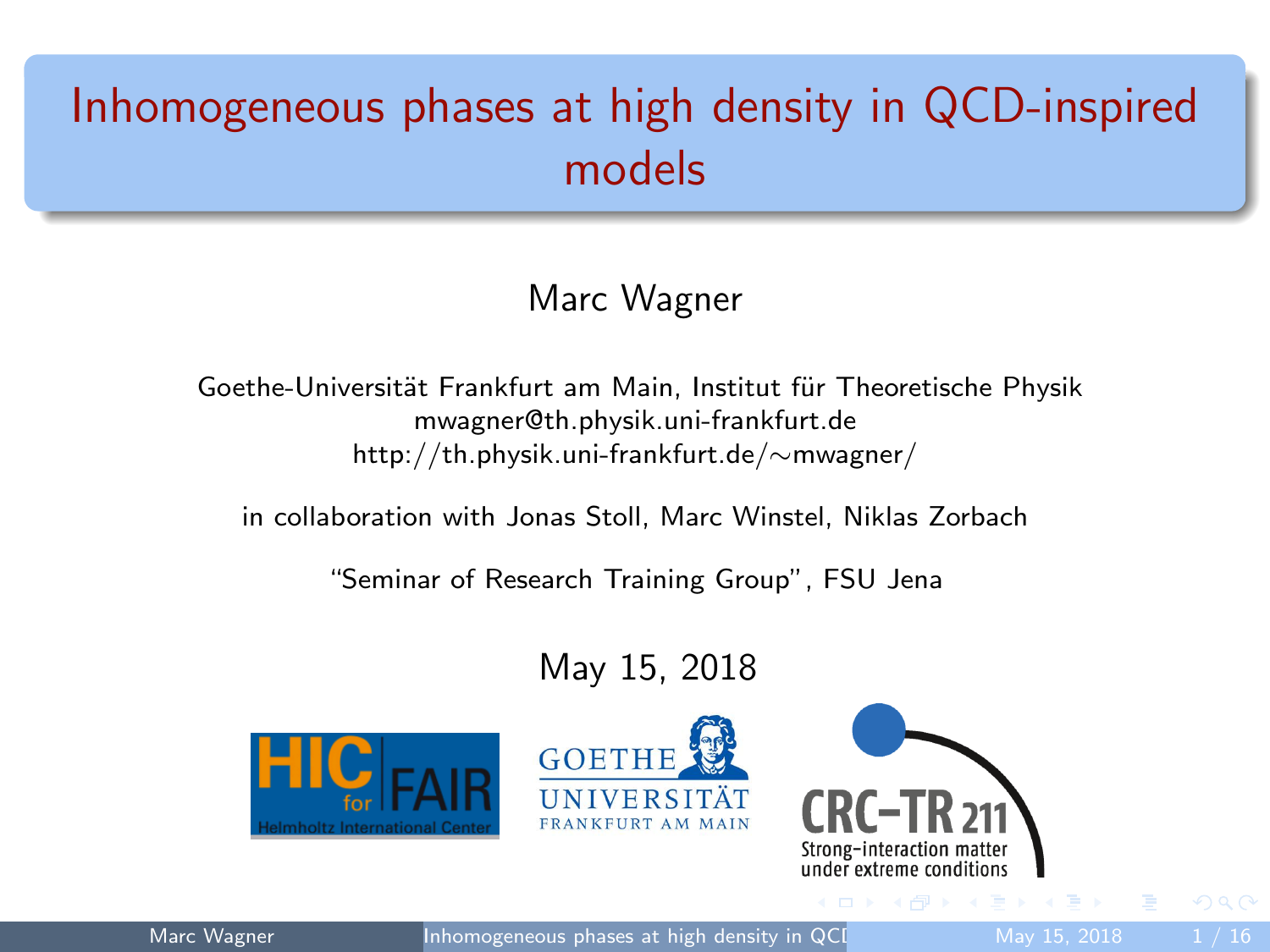## **Outline**

#### **[Introduction](#page-2-0)**



#### **[Problems](#page-6-0)**

- **•** [Discretization of the fermionic determinant](#page-6-0)
- [Efficient computation of det\(](#page-8-0) $Q$ ) and minimization of  $S_{\text{eff}}/N$
- **[Inhomogeneous phases and finite volume](#page-9-0)**

#### [Numerical results](#page-11-0)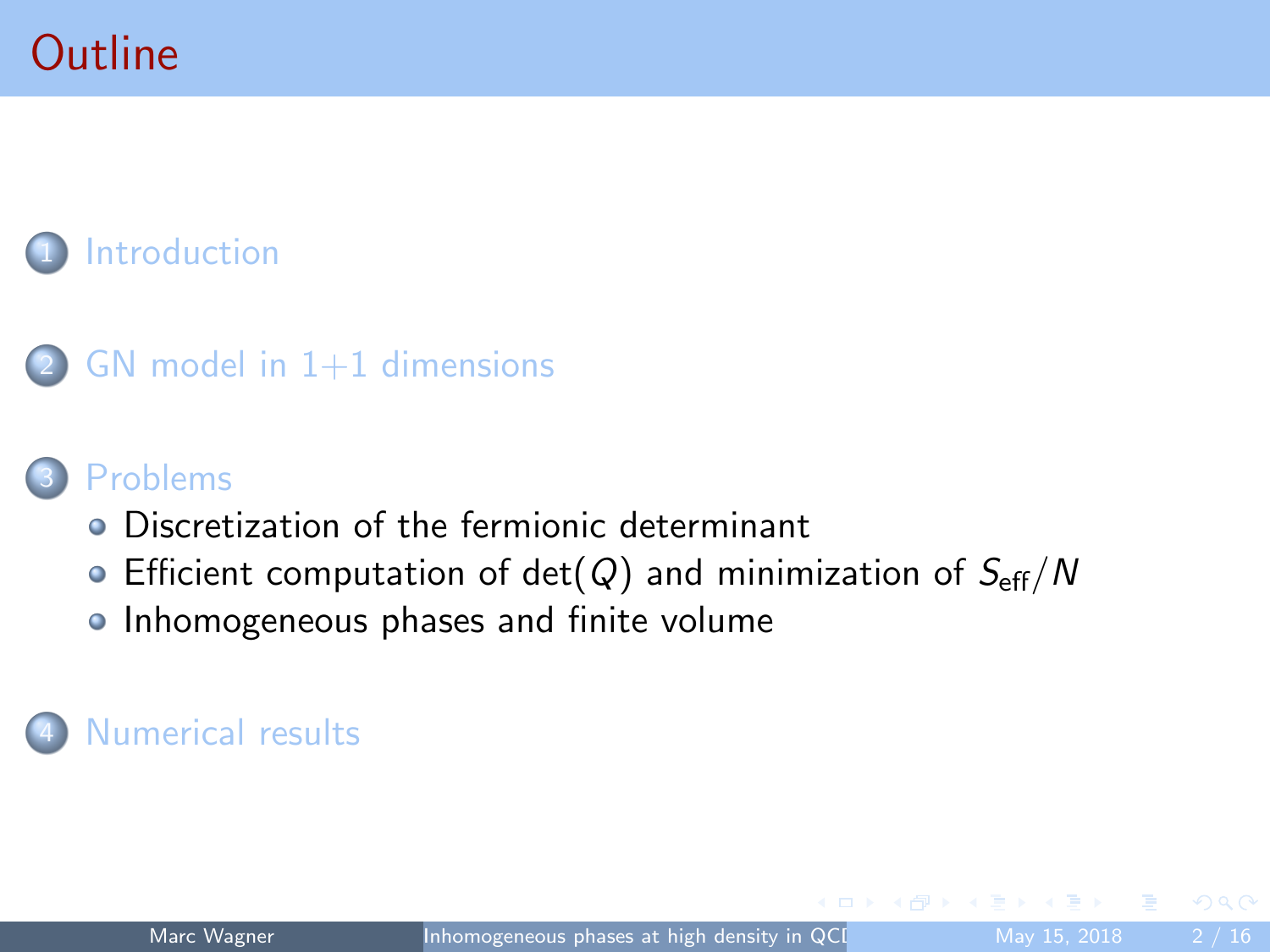# <span id="page-2-0"></span>Introduction (1)

- **C** Long-term goal: compute the phase diagram of QCD.
	- Extremely difficult ...
	- $\bullet$  ... e.g. "sign problem" in lattice QCD for chemical potential  $\mu \neq 0$ , computations very challenging/impossible.
- $\bullet$  QCD-inspired models in the large- $N$  limit:

QCD-inspired = symmetries similar as in QCD, e.g. chiral symmetry large-N limit  $=$  mean field  $(N:$  number of flavors)

**Inhomogeneous phases at large**  $\mu$  **and small temperature T.** 

 $inhomogeneous phase = phase with a spatially non-constant order parameter$ 

 $\bullet$  Cf. e.g.

[O. Schnetz, M. Thies and K. Urlichs, Annals Phys. 314, 425 (2004) [hep-th/0402014]]

Are there inhomogeneous phases in QCD?

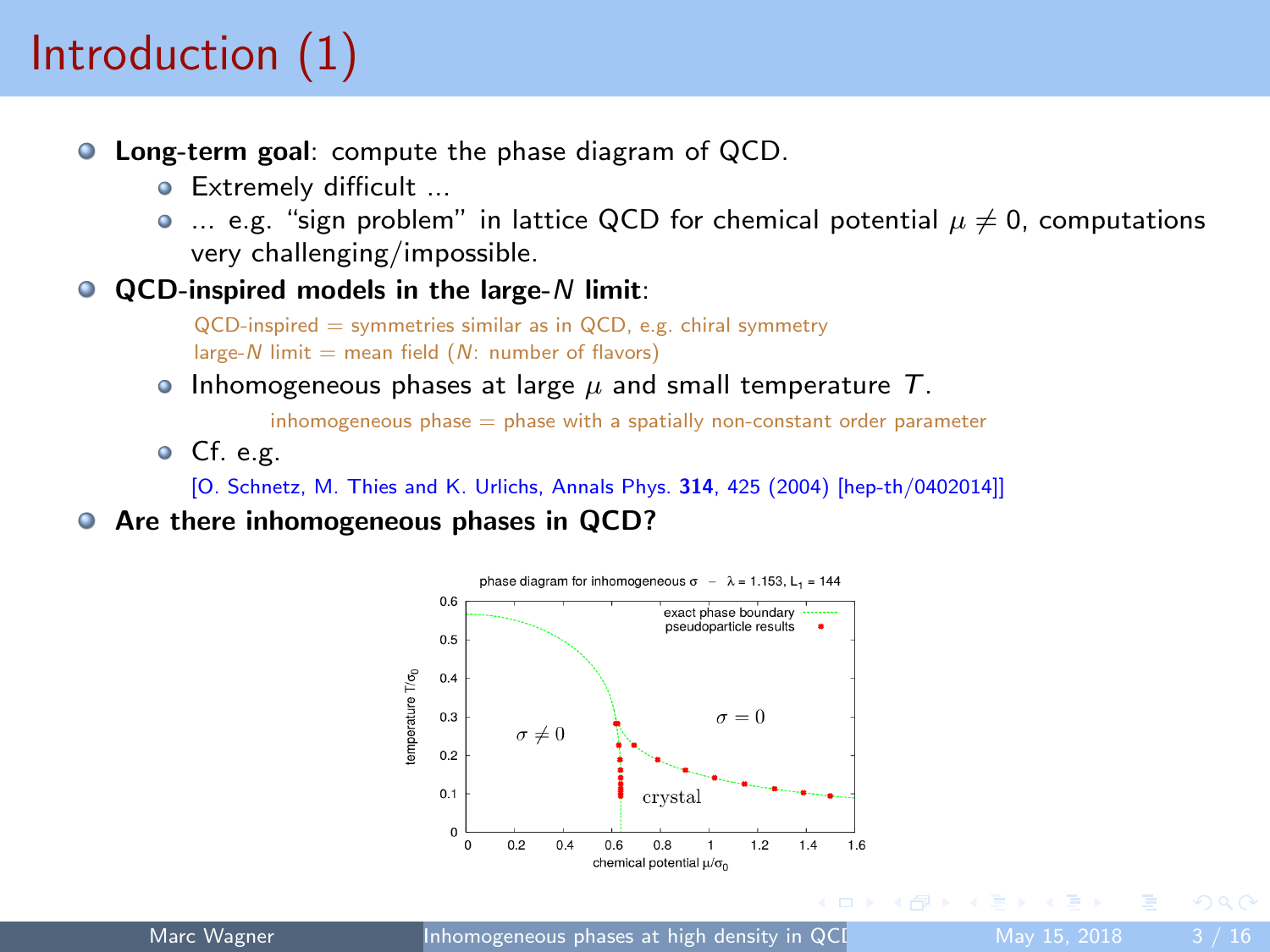- Goals of project A03 "Inhomogeneous phases at high density" of CRC-TR 211 "Strong-interaction matter under extreme conditions":
	- $\bullet$  Study the phase diagram of various QCD-inspired models (Gross-Neveu (GN), chiral GN, Nambu-Jona-Lasinio (NJL), ...) with particular focus on inhomogeneous phases.
	- **O** Methods:
		- Lattice field theory and related numerical methods (this talk).
		- **Functional Renormalization Group (talk by A. Königstein).**
	- $\circ$  Determine the spatial modulation of the condensates ( $=$  order parameters) without using specific ansätze (e.g. no restriction to a chiral density wave).
	- Are there inhomogeneous phases with 2- or 3-dimensional modulations?
	- Phase structure not only with respect to  $\mu$  and T but also isospin and strangeness chemical potential  $\mu_I$ ,  $\mu_S$ .
	- Are there inhomogeneous phases at finite N?

 $OQ$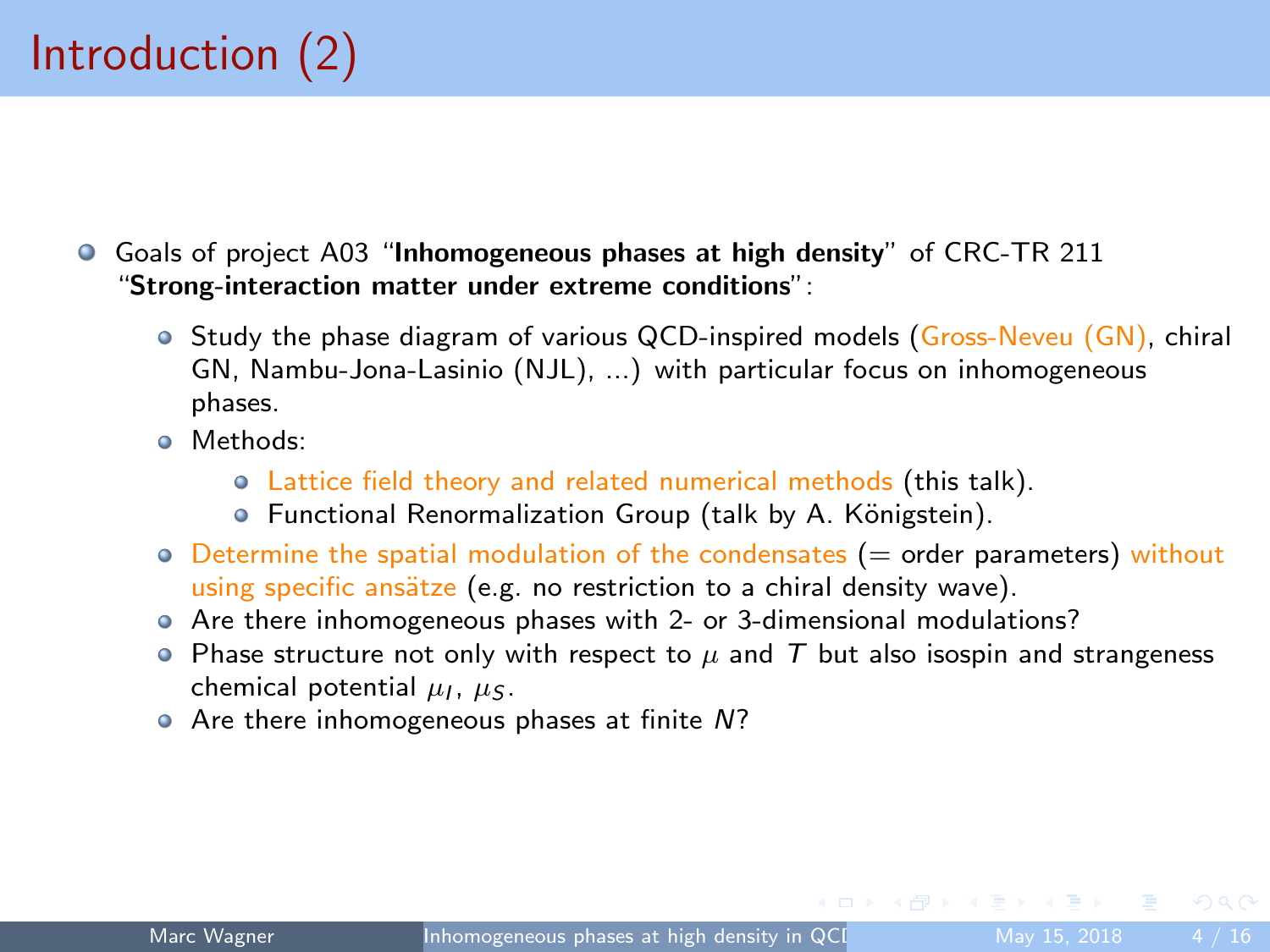## <span id="page-4-0"></span>GN model in  $1+1$  dimensions  $(1)$

- $\bullet$  At the moment we study the GN model in 1+1 dimensions.
	- Phase diagram analytically known.
		- [O. Schnetz, M. Thies and K. Urlichs, Annals Phys. 314, 425 (2004) [hep-th/0402014]]
	- Ideal to explore and test numerical/lattice field theory methods.
- Action:

$$
S = \int d^2x \left( \sum_{j=1}^N \bar{\psi}_j \left( \gamma_0 (\partial_0 + \mu) + \gamma_1 \partial_1 \right) \psi_j - \frac{g^2}{2} \left( \sum_{j=1}^N \bar{\psi}_j \psi_j \right)^2 \right).
$$

After introducing a scalar field  $\sigma$  (= condensate) and performing the integration over fermionic fields

$$
S_{\text{eff}} = N \left( \frac{1}{2\lambda} \int d^2 x \,\sigma^2 - \ln \left( \det \left( \underbrace{\gamma_0 (\partial_0 + \mu) + \gamma_1 \partial_1 + \sigma}_{=Q} \right) \right) \right)
$$
  

$$
Z = \int D\sigma \, e^{-S_{\text{eff}}},
$$

where  $\lambda = Ng^2$ .

 $\Omega$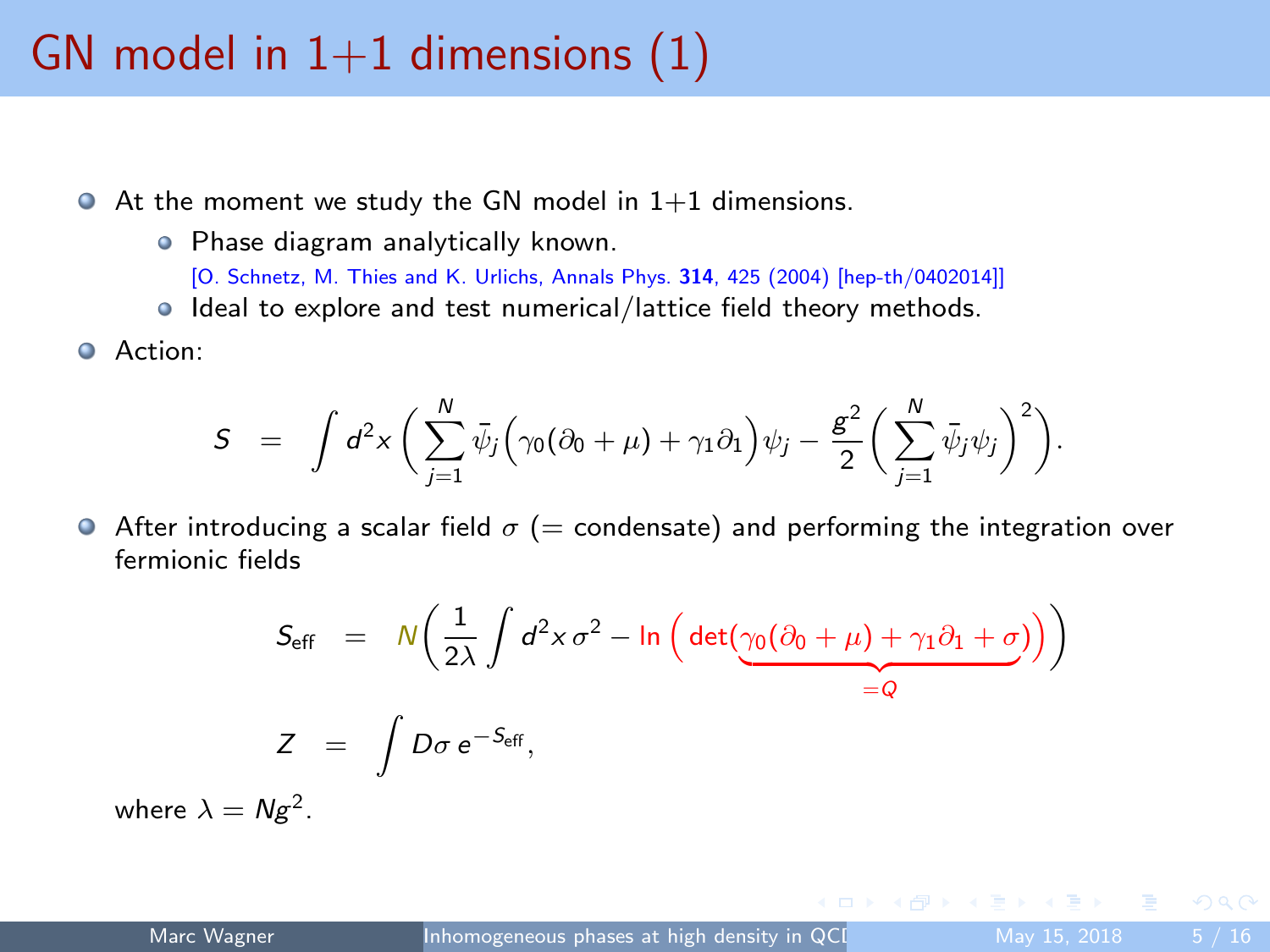- <span id="page-5-0"></span> $N \to \infty$ : only one field configuration important in  $\int D\sigma\, e^{-S_{\rm eff}}$  (minimum of  $S_{\rm eff}/N$ ).
- For numerical treatment the degrees of freedom have to be reduced to a finite number
	- $\rightarrow$  finite volume and discretization needed.
		- **•** For example lattice field theory.
		- There are other possibilities to discretize, e.g. finite mode discretization, discretization by piecewise polynomial functions, etc.

[M. Wagner, Phys. Rev. D 76, 076002 (2007) [arXiv:0704.3023 [hep-lat]]]

- **O** Challenges, problems:
	- Discretization of the fermionic determinant (various problems, e.g. fermion doubling problem, explicit breaking of chiral symmetry, unphysical zero modes, ...).
	- Efficient computation of det(Q) and minimization of  $S_{\text{eff}}/N$  (after discretization, Q is a large matrix).
	- Inhomogeneous phases and finite volume (size of the inhomogeneous structures versus size of the volume).

 $\Omega$ 

 $\mathcal{A} \oplus \mathcal{B} \rightarrow \mathcal{A} \oplus \mathcal{B} \rightarrow \mathcal{A} \oplus \mathcal{B}$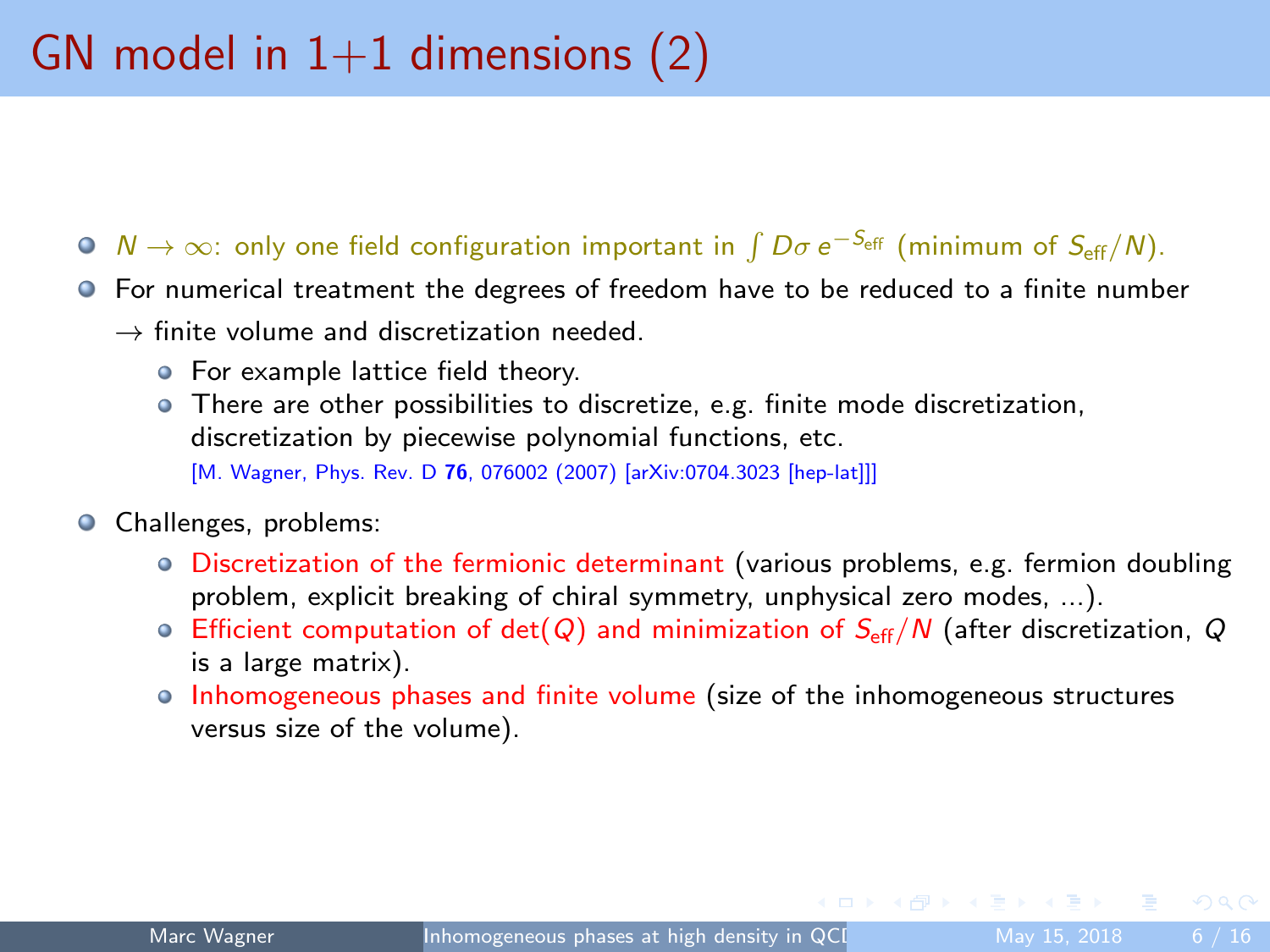# <span id="page-6-0"></span>Discretization of the fermionic determinant (1)

- **Q** Various discretizations tested.
- Expansion in a set of basis functions, e.g. plane waves,  $\bullet$

$$
\psi(x,t) \rightarrow \sum_{m_t,m_x} c_{m_t,m_x} e^{i(p_{m_t}t+p_{m_x}x)} \quad , \quad \sigma(x) \rightarrow \sum_{m_x} d_{m_x} e^{ip_{m_x}x}
$$

with  $p_{m_t} = 2\pi (m_t - 1/2)/L_t$ ,  $p_{m_x} = 2\pi m_x/L_x$ ,  $d_{m_x} = (d_{-m_x})^*$ .

[M. Wagner, Phys. Rev. D 76, 076002 (2007) [arXiv:0704.3023 [hep-lat]]]

- $(-)$  Requires det $(Q) = det(Q<sup>†</sup>)$ , not the case e.g. for  $\mu_I \neq 0$  or  $\mu_s \neq 0$ .
	- $\det(Q) \to \det(\langle f_n|Q|f_{n'}\rangle)$ , where  $f_n$  are basis functions, e.g.  $f_{m_t, m_x} = e^{i(p_{m_t}t + p_{m_x}x)}$ .
	- $\bullet$  Problem: span $\{f_n\}\neq$  span $\{Qf_n\}$ , which causes artificially small eigenvalues or zero modes in  $\langle f_n|Q|f_{n'}\rangle$  not present in Q.  $\rightarrow$  Wrong and weird results.
	- Increasing the number of basis functions does not cure the problem.
	- Solution:  $\ln(\det(Q)) \to (1/2) \ln(\det(Q^\dagger\, Q))$  (requires  $\det(Q) = \det(Q^\dagger))$ .

(-) Number of spatial modes in  $\psi(x, t)$  should be larger than number of modes in  $\sigma(x)$ .

- Q depends on  $\sigma(x)$ ; basis functions representing  $\psi(x, t)$  must be able to resolve more detail for an accurate approximation of  $det(Q)$ .
- $(+)$  No fermion doubling.
- (+) Resulting condensates  $\sigma(x)$  are continuous functions.

(When using l[a](#page-5-0)ttice [f](#page-5-0)ield the[o](#page-7-0)ry,  $\sigma(x)$  $\sigma(x)$  $\sigma(x)$  is represent[ed](#page-5-0) [by](#page-7-0) a [set](#page-6-0) [o](#page-7-0)f [p](#page-6-0)o[in](#page-8-0)[ts](#page-5-0)  $\sigma_x$ .)

 $OQ$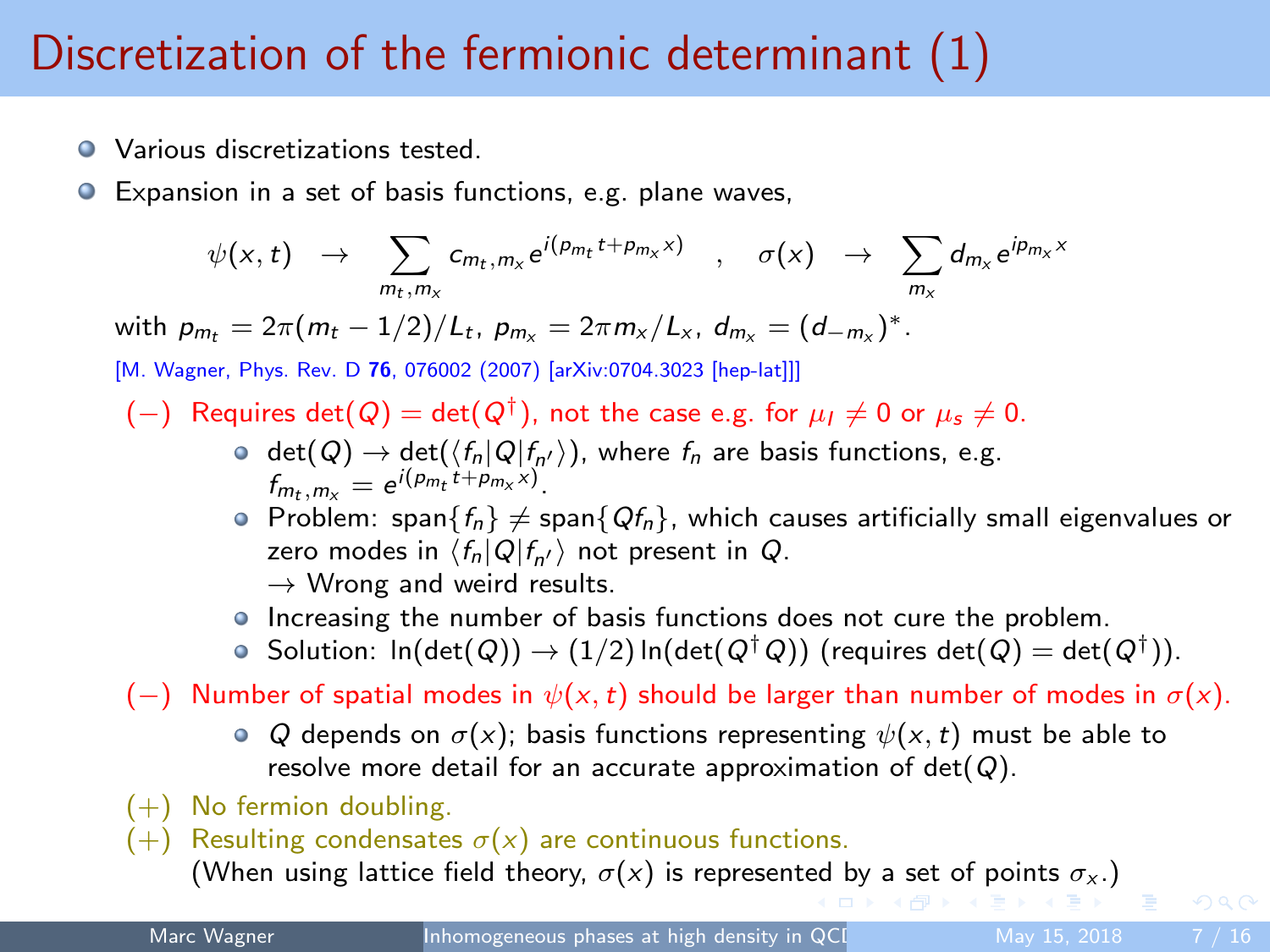# <span id="page-7-0"></span>Discretization of the fermionic determinant (2)

**Q** Lattice discretization:

Ο

٥

 $\bullet$ 

**•** Naively discretized fermions.

$$
\psi(x, t) \rightarrow \psi_{x, t} , \partial_x \psi(x, t) \rightarrow \frac{\psi_{x+a, t} - \psi_{x-a, t}}{2a} , \dots
$$
  
(x, t = 0, a, 2a, ...; a: lattice spacing).  
(-) Fermion doubling.  
Naively discretized with non-symmetric derivatives.  
(-) No fermion doubling, but other severe problems.  
Staggered fermions.  
[P. de Forcrand and U. Wenger, Pos LATICE 2006, 152 (2006) [hep-lat/0610117]]  
(-) Fermion doubling still present.  
...

#### $\bullet$ Most promising seems to be a combination of two approaches:

 $\bullet$  Plane wave expansion in  $t$  direction.

 $(+)$  Easy analytical simplifications possible, e.g. det( $Q$ ) factorizes.

**Q** Naive lattice discretization in x direction.

 $(+)$  det $(Q) = det(Q^{\dagger})$  not required,  $\mu_I \neq 0$  and  $\mu_S \neq 0$  might be possible. (+) Fermion doubling not a problem in the large-N limit (" $2 \times \infty = \infty$ ").

$$
\psi(x,t) \rightarrow \psi_x(t) = \sum_m \psi_{x,m} e^{ip_m t} , \sigma(x) \rightarrow \sigma_x.
$$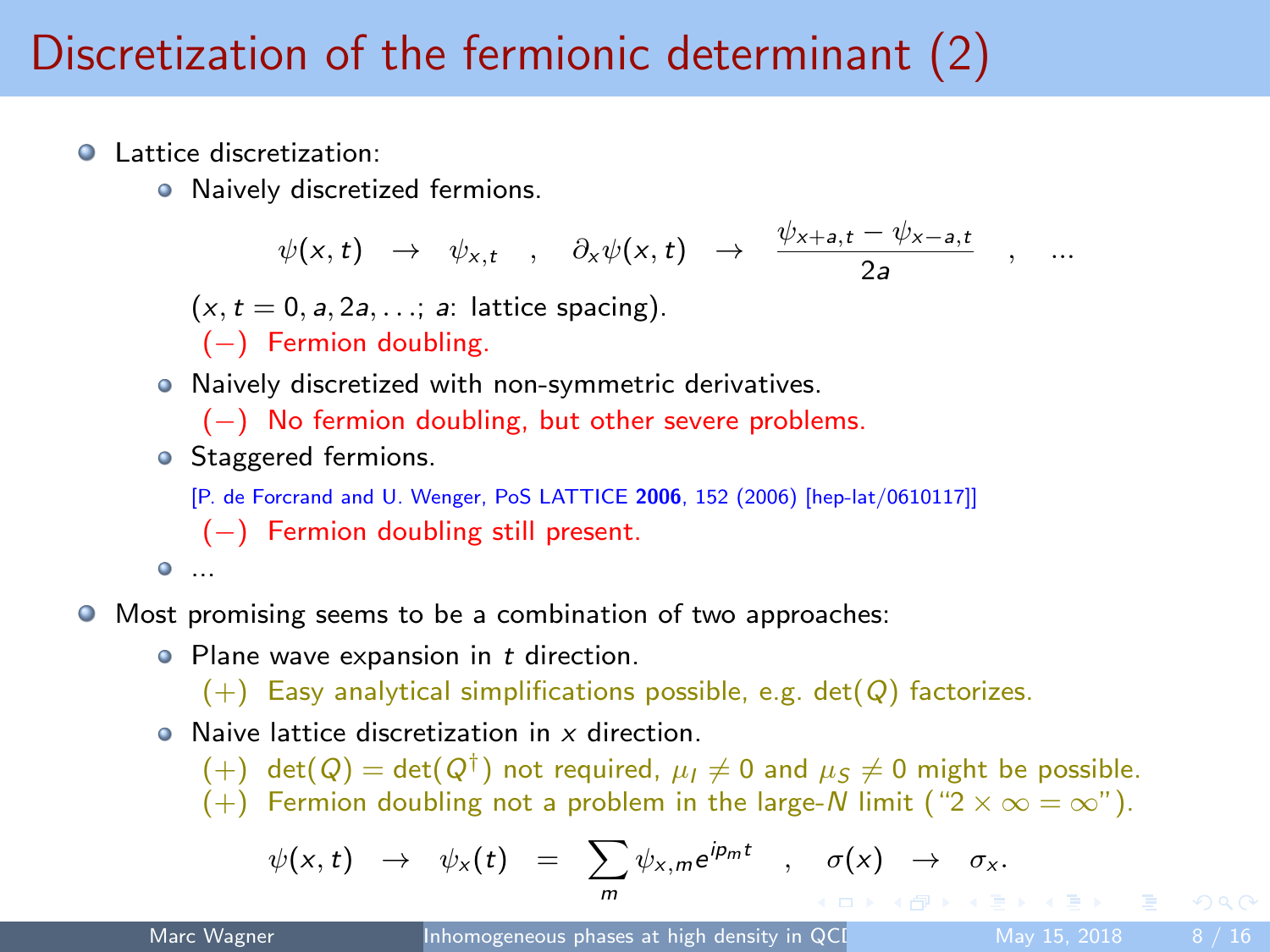- <span id="page-8-0"></span> $Q$  is a large matrix, e.g.  $\mathcal{O}(10^5)\times\mathcal{O}(10^5)$  entries.
- **■** Efficient computation of det(Q) and minimization of  $S_{\text{eff}}/N = ... \ln(\det(Q))$  need
	- $\bullet$  preparatory analytical simplifications, e.g. to factorize det( $Q$ ),
	- **e** efficient algorithms and codes.
- **O** Work in progress.
- Details are rather technical, beyond the scope of this presentation.  $\bullet$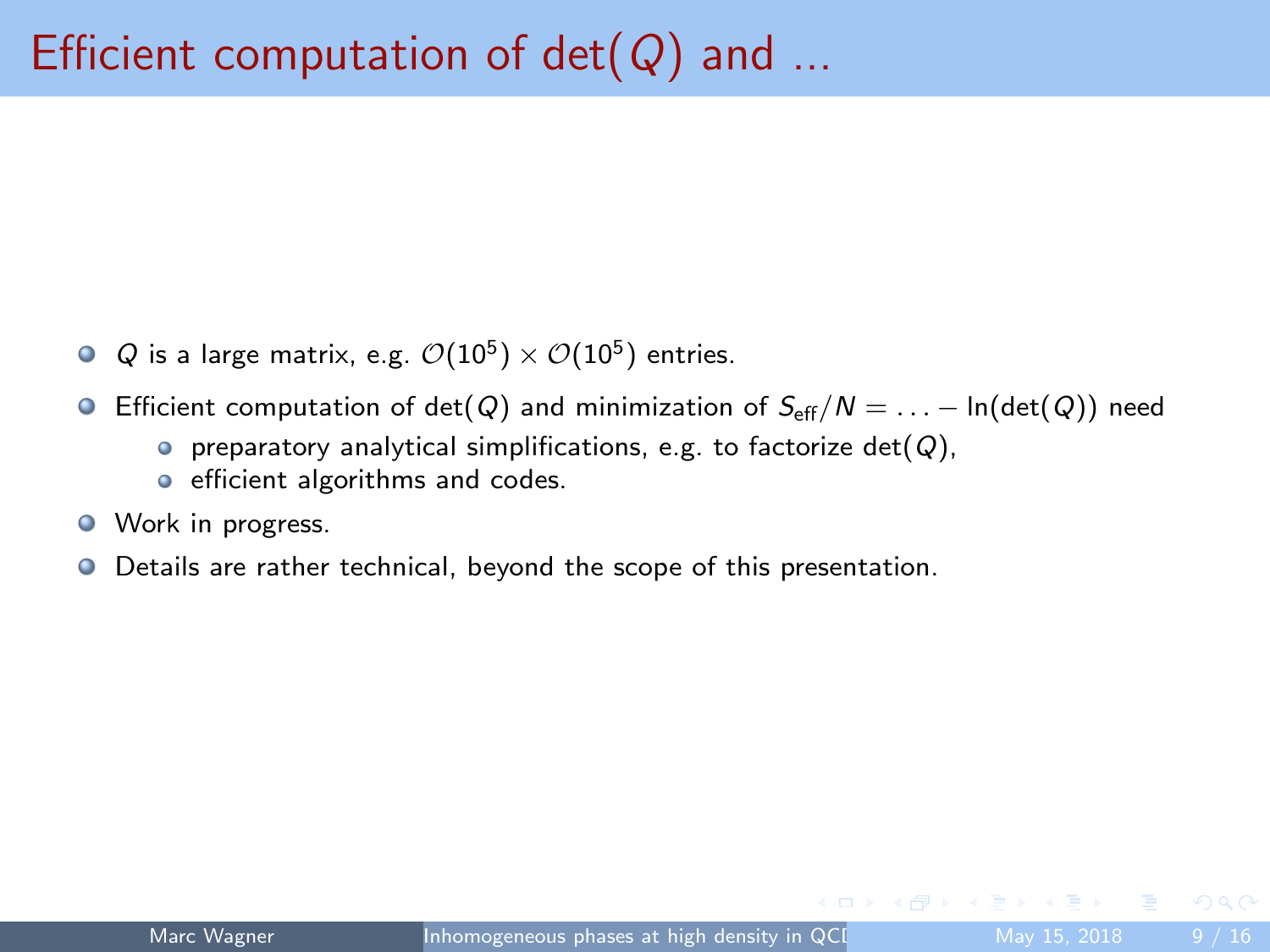## <span id="page-9-0"></span>Inhomogeneous phases and finite volume (1)

- **P** Periodic modulation of the inhomogeneous condensate, wave length  $\lambda$  depends on  $(\mu, T)$ (left figure).
- Extent of the finite volume L typically fixed.
- O If L is a multiple of  $\lambda$ , i.e.  $L \approx n\lambda$ ,  $n \in \mathbb{N}_+$  $\rightarrow$  no particular problems with the finite volume, correct results.
- $\bigcirc$  If  $L \approx (n-1/2)\lambda$ ,  $n \in \mathbb{N}_+$ 
	- $\rightarrow$  modulation of the inhomogeneous condensate does not fit into the finite volume. severely distorted results (right figure, oscillating dashed line).



right figure from [P. de Forcrand and U. Wenger, PoS LATTICE 2006, 152 (2006) [hep-lat/0610117]]

Marc Wagner **Inhomogeneous phases at high density in QCD** May 15, 2018 10 / 16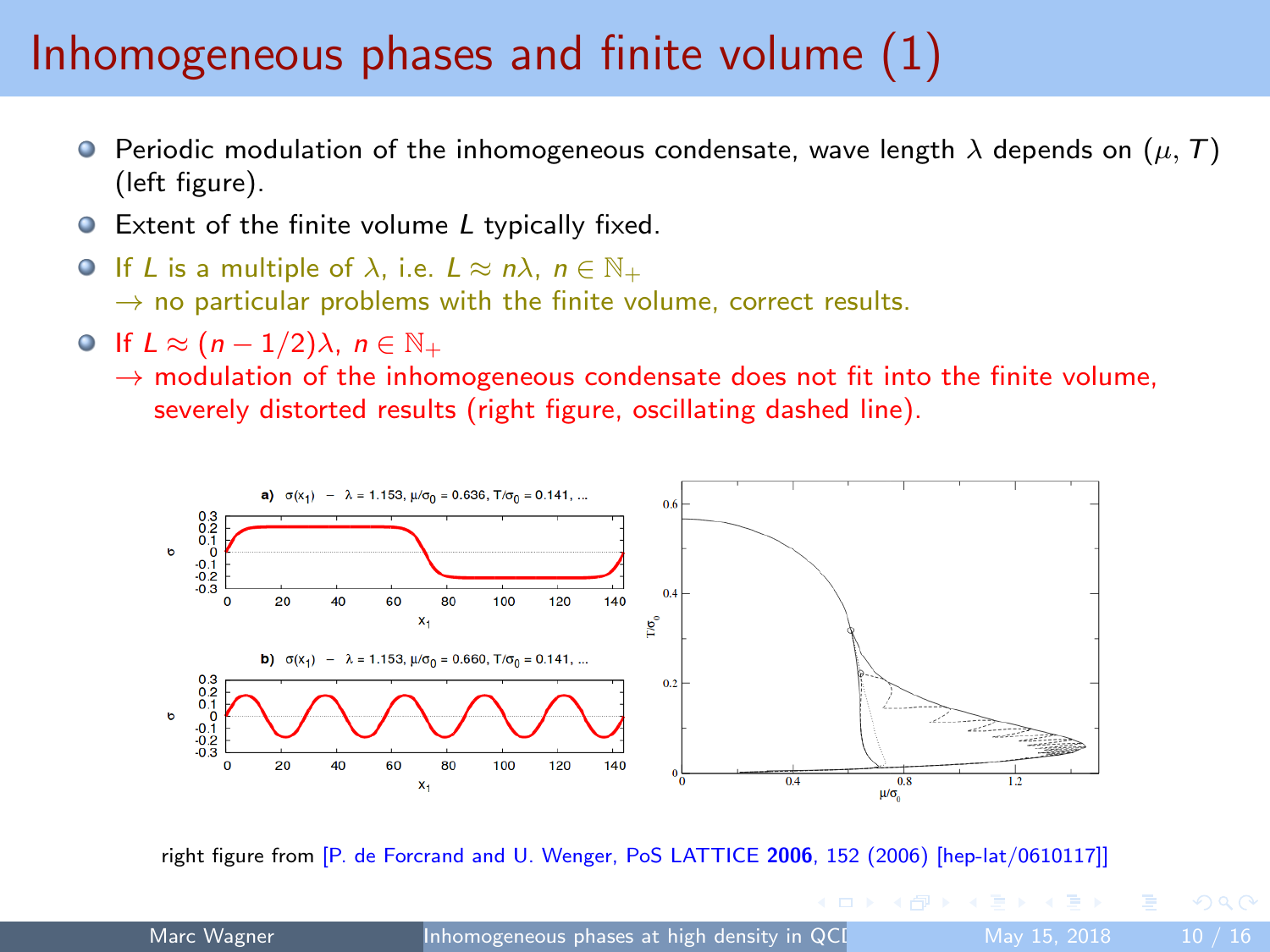### <span id="page-10-0"></span>Inhomogeneous phases and finite volume (2)

- Infinite volume phase boundaries can be extracted from finite volume results. 0
- Phase boundary between inhomogeneous phase and restored phase:
	- Characterized by the appearance/disappearance of negative eigenvalues of the Hessian matrix

$$
H_{xy} = \left. \frac{\partial}{\partial \sigma_x} \frac{\partial}{\partial \sigma_y} S_{\text{eff}} \right|_{\sigma=0}
$$

 $\frac{\partial \sigma_{\mathsf{x}}}{\partial \sigma_{\mathsf{x}}}\frac{\partial \sigma_{\mathsf{y}}}{\partial \tau}$  and  $\frac{\partial \sigma_{\mathsf{x}}}{\partial \sigma_{\mathsf{z}}}\frac{\partial \sigma_{\mathsf{z}}}{\partial \sigma_{\mathsf{z}}}$  in a finite volume (red curve in left figure):

.

- **•** Minima:  $L \approx n\lambda$ ,  $n \in \mathbb{N}_+$ , identical to the infinite volume result.
- $\bullet$  Maxima:  $L \approx (n-1/2)\lambda$ ,  $n \in \mathbb{N}_+$ , significantly different from the infinite volume result.
- Fitting a smooth curve (e.g. a 2nd order polynomial) from below (green curve in left figure) corresponds to the infinite volume result.

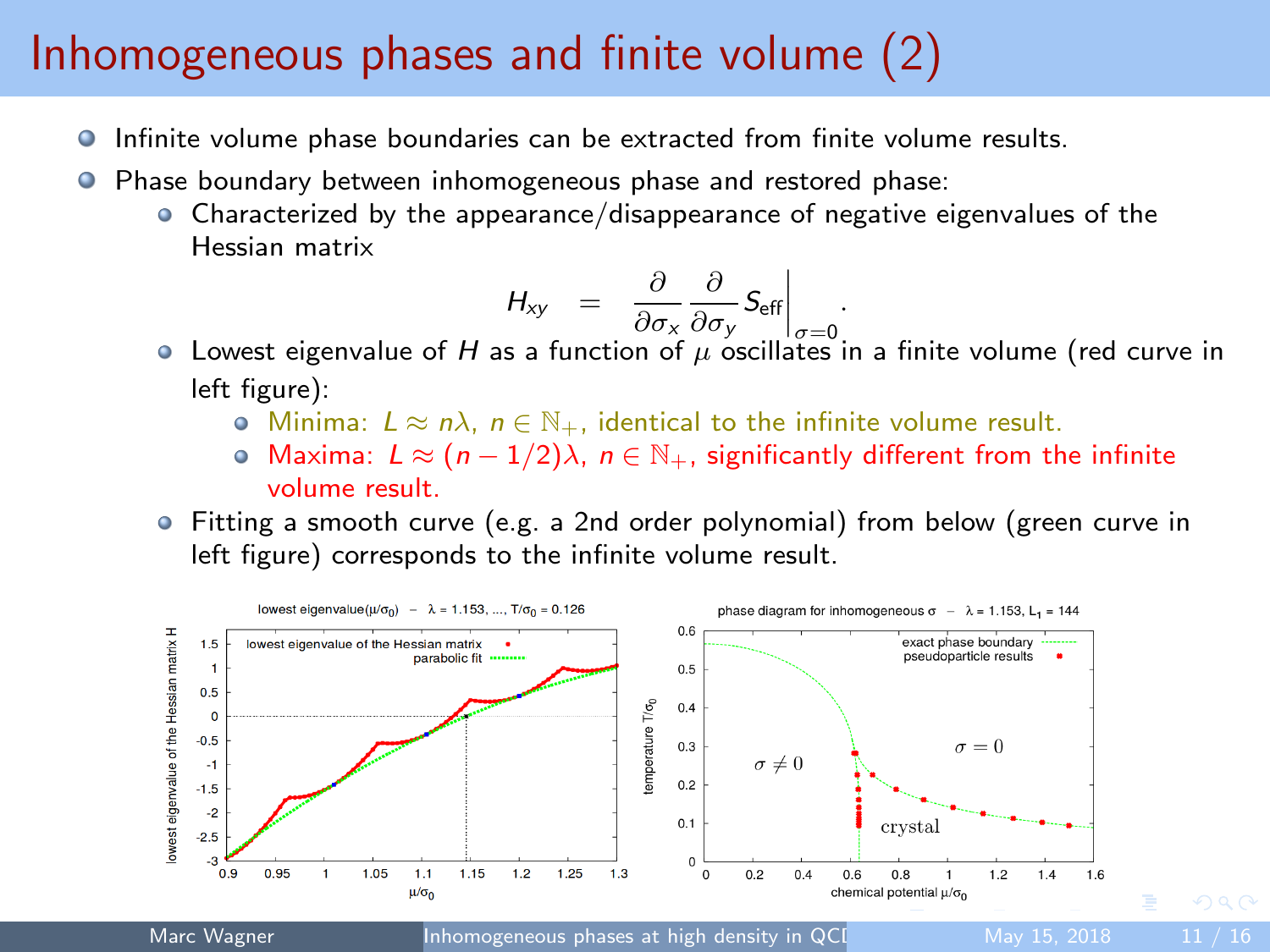# <span id="page-11-0"></span>Numerical results (1)

 $\bullet$  Plane wave expansion in t direction, lattice discretization in x direction. Phase diagram with restriction to homogeneous condensate  $\sigma$ .

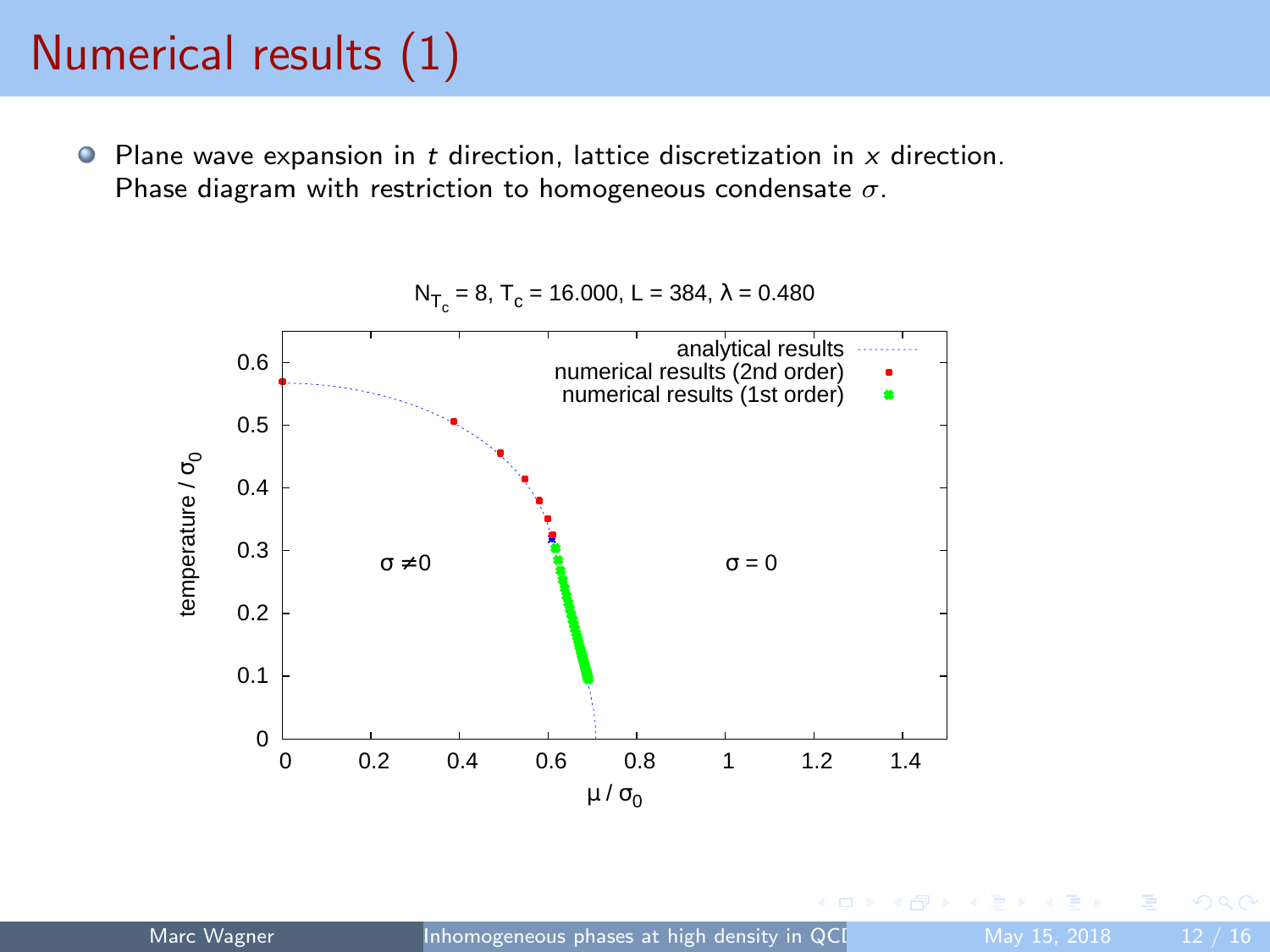# Numerical results (2)

- $\bullet$  Plane wave expansion in t direction, lattice discretization in x direction.
	- $S_{\text{eff}}(\sigma)$  for homogeneous condensate  $\sigma$ .
		- **•** Left: far inside the chirally broken phase ( $\mu/\sigma_0 = 0.20$ ,  $T = T_c/3$ ).
		- Center: in the chirally broken phase close to the 1st order phase boundary  $(\mu/\sigma_0 = 0.65, T = T_c/3).$
		- Right: in the chirally restored phase ( $\mu/\sigma_0 = 1.20$ ,  $T = T_c/3$ ).



 $\Omega$ 

イ押 トマミト マミト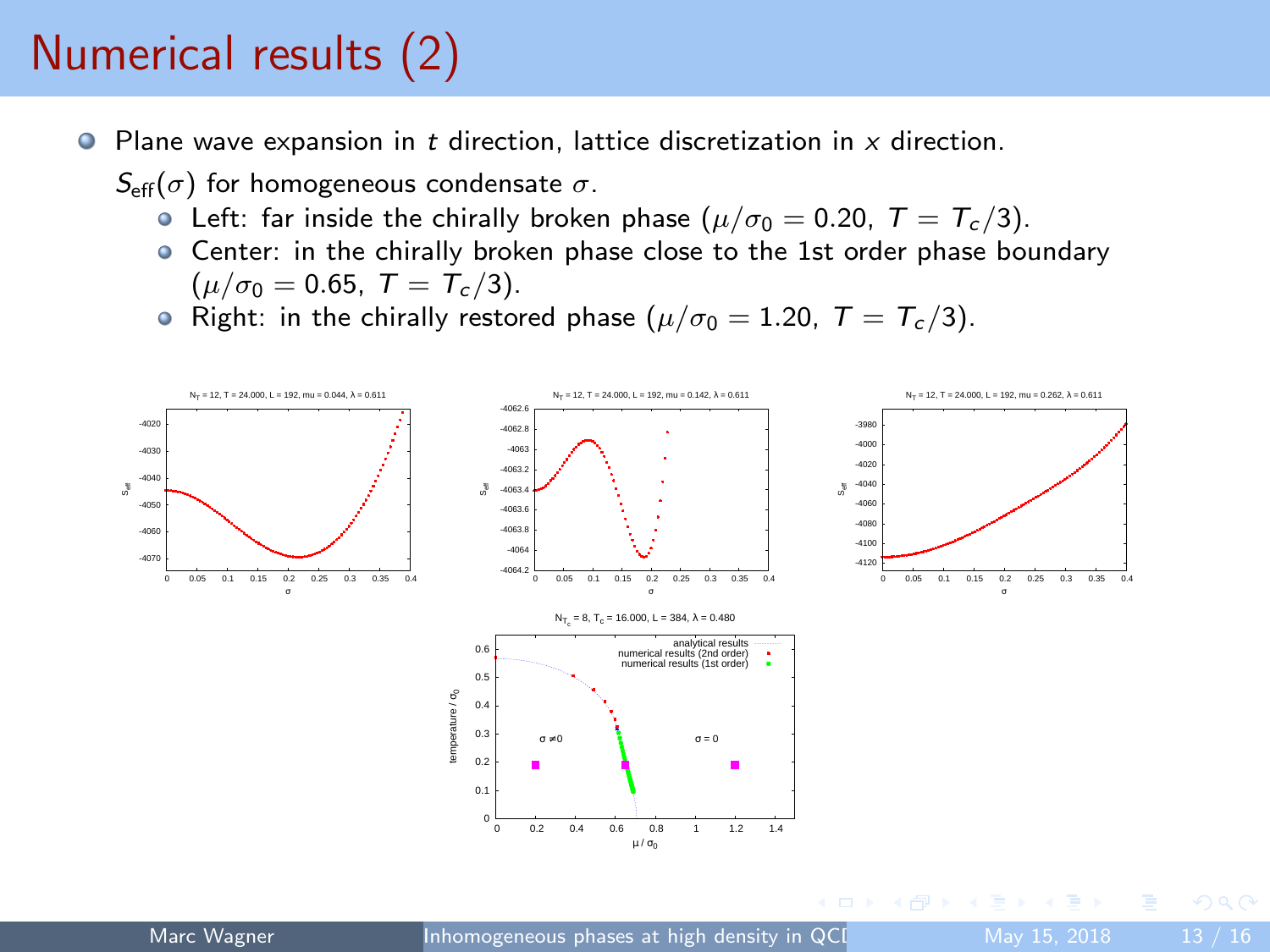# Numerical results (3)

- **•** First tests for inhomogeneous condensate  $\sigma = \sigma(x)$  successful:
	- **•** Phase boundary via eigenvalues of the Hessian matrix.
	- Numerical results consistent with expectation.
	- Work in progress.

[M. Winstel, N. Zorbach, Bachelor of Science theses (ongoing), Goethe University Frankfurt am Main (2018)]



 $N_{t,c}$  = 10, T<sub>c</sub>/a = 60.000, L/a = 60, λ = 0.449, σ<sub>0</sub> = +8.83254e-02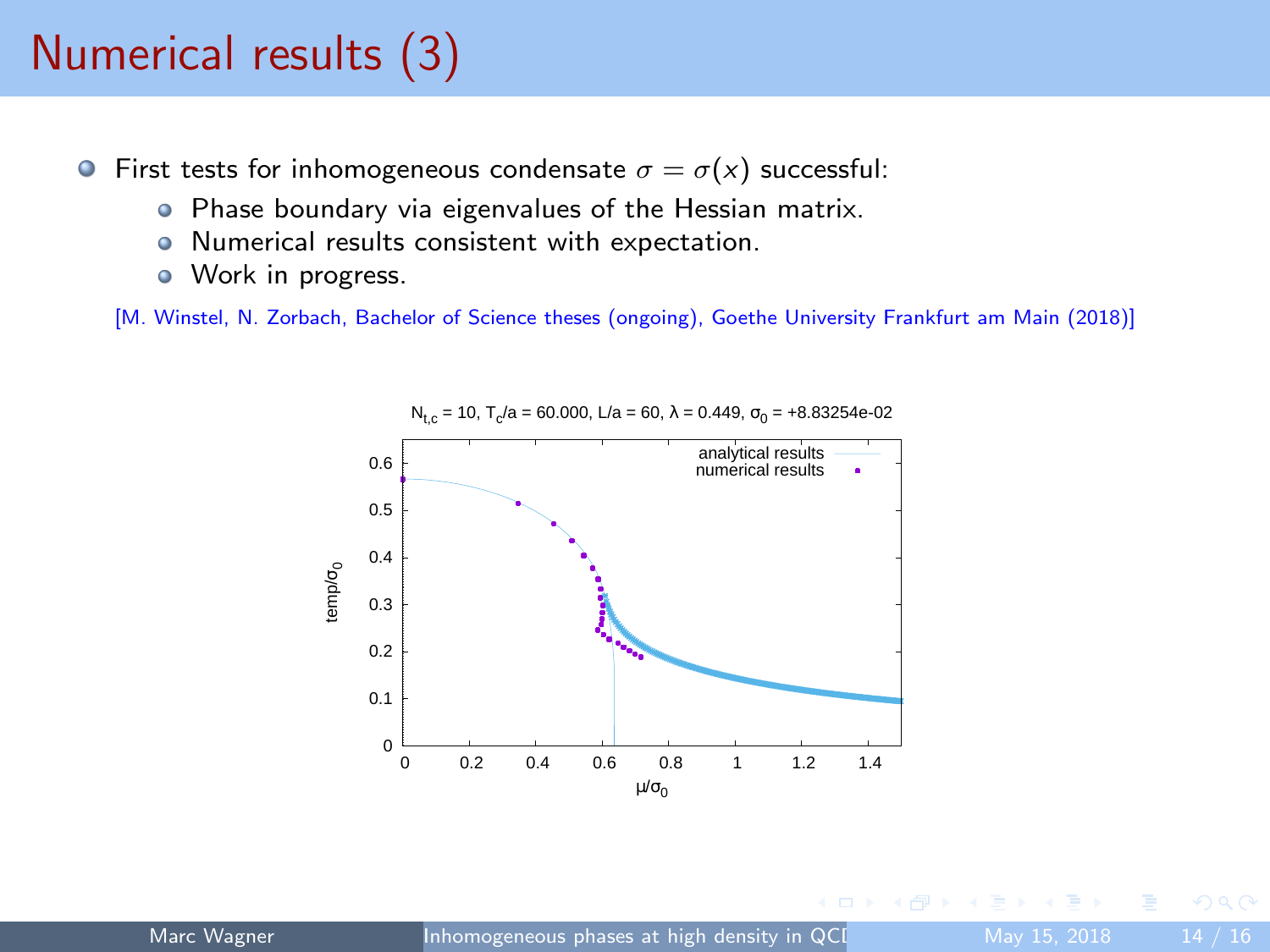## Numerical results (4)

- Expansion in piecewise polynomial functions both in  $t$  and in  $x$  direction.  $\bullet$ Phase diagram and condensate  $\sigma(x)$ .
	- a) close to the left boundary of the inhomogeneous phase.
	- **b**) inside the inhomogeneous phase.

[M. Wagner, Phys. Rev. D 76, 076002 (2007) [arXiv:0704.3023 [hep-lat]]]